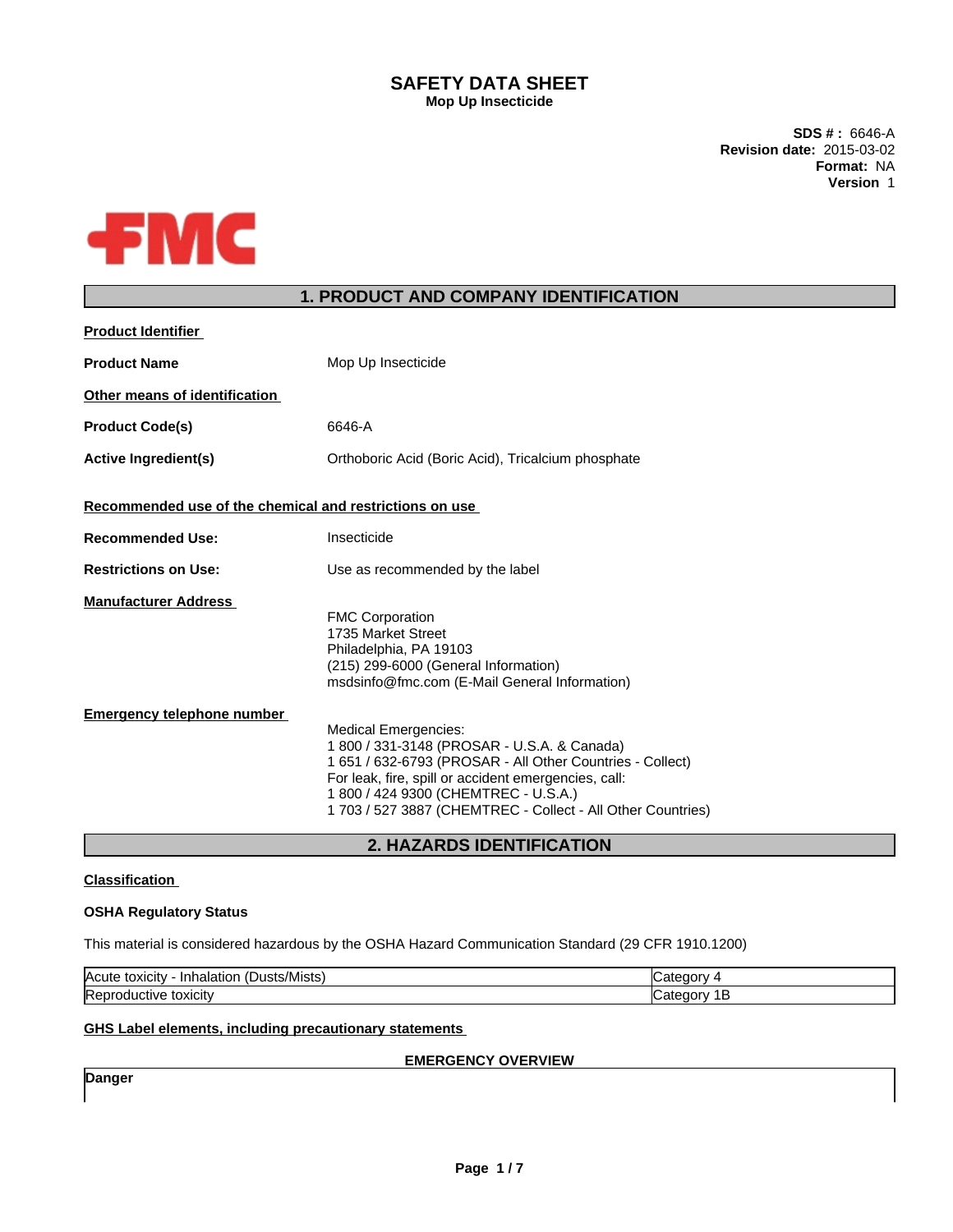**SDS # :** 6646-A **Revision date:** 2015-03-02 **Version** 1

#### **Hazard Statements**

H332 - Harmful if inhaled H360 - May damage fertility or the unborn child



#### **Precautionary Statements - Prevention**

P201 - Obtain special instructions before use P202 - Do not handle until all safety precautions have been read and understood P281 - Use personal protective equipment as required P261 - Avoid breathing dust/ fume/ gas/ mist/ vapors/ spray P271 - Use only outdoors or in a well-ventilated area **Precautionary Statements - Response** P308 + P313 - IF exposed or concerned: Get medical advice/ attention P304 + P340 - IF INHALED: Remove person to fresh air and keep comfortable for breathing

#### **Precautionary Statements - Storage**

P405 - Store locked up

#### **Precautionary Statements - Disposal**

P501 - Dispose of contents/ container to an approved waste disposal plant

#### **Hazards not otherwise classified (HNOC)**

No hazards not otherwise classified were identified.

# **Other Information**

May be harmful in contact with skin May be harmful if swallowed

## **3. COMPOSITION/INFORMATION ON INGREDIENTS**

| name<br>≅mica.<br>…ne∵                      | . .                                           | 1. N J<br>N۵<br>. <del>.</del>                        |
|---------------------------------------------|-----------------------------------------------|-------------------------------------------------------|
| -<br>octaborate<br>Disodium<br>tetrahydrate | nnnn<br>$\sim$<br>◡<br>$-1$<br>-<br>-uu<br>u. | $\sim$<br>$\overline{\phantom{0}}$<br>.<br>.<br>ອບ.ບ″ |

Synonyms are provided in Section 1.

# **4. FIRST AID MEASURES**

| <b>Eye Contact</b>  | Hold eyes open and rinse slowly and gently with water for 15 to 20 minutes. Remove<br>contact lenses, if present, after the first 5 minutes, then continue rinsing eye. Call a poison<br>control center or doctor for further treatment advice.                               |
|---------------------|-------------------------------------------------------------------------------------------------------------------------------------------------------------------------------------------------------------------------------------------------------------------------------|
| <b>Skin Contact</b> | Take off contaminated clothing. Rinse skin immediately with plenty of water for 15-20<br>minutes. Call a poison control center or doctor for further treatment advice.                                                                                                        |
| <b>Inhalation</b>   | Move to fresh air. If person is not breathing, contact emergency medical services, then give<br>artificial respiration, preferably mouth-to-mouth if possible. Call a poison control center or<br>doctor for further treatment advice.                                        |
| Ingestion           | Call a poison control center or doctor immediately for treatment advice. Have person sip a<br>glass of water if able to swallow. Do not induce vomiting unless told to do so by a poison<br>control center or doctor. Do not give anything by mouth to an unconscious person. |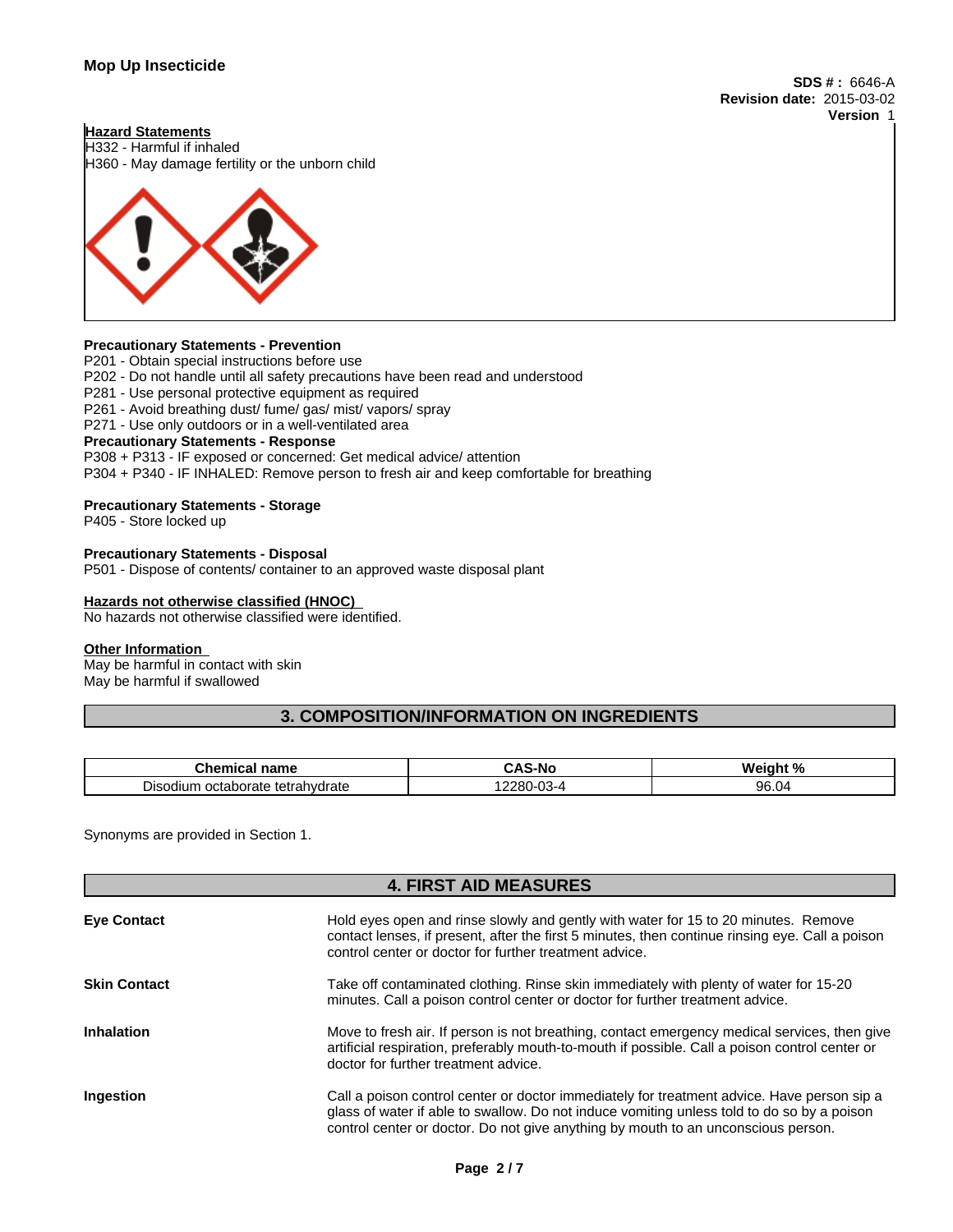**Most important symptoms and effects, both acute and delayed**

None known.

**Indication of immediate medical attention and special treatment needed, if necessary**

Treat symptomatically.

| <b>5. FIRE-FIGHTING MEASURES</b>                                                                           |                                                                                                                                                                                                                                                          |  |
|------------------------------------------------------------------------------------------------------------|----------------------------------------------------------------------------------------------------------------------------------------------------------------------------------------------------------------------------------------------------------|--|
| <b>Suitable Extinguishing Media</b>                                                                        | Carbon dioxide (CO <sub>2</sub> ). Foam. Dry chemical. Use water spray or fog; do not use straight<br>streams.                                                                                                                                           |  |
| Specific Hazards Arising from the<br><b>Chemical</b>                                                       | Not combustible                                                                                                                                                                                                                                          |  |
| <b>Explosion data</b><br><b>Sensitivity to Mechanical Impact</b><br><b>Sensitivity to Static Discharge</b> | Not sensitive.<br>Not sensitive.                                                                                                                                                                                                                         |  |
| Protective equipment and<br>precautions for firefighters                                                   | Wear self-contained breathing apparatus and protective suit. Isolate fire area. Evaluate<br>downwind.                                                                                                                                                    |  |
|                                                                                                            | <b>6. ACCIDENTAL RELEASE MEASURES</b>                                                                                                                                                                                                                    |  |
| <b>Personal Precautions</b>                                                                                | Isolate and post spill area. Remove all sources of ignition. Wear suitable protective clothing,<br>gloves and eye/face protection. For personal protection see section 8.                                                                                |  |
| Other                                                                                                      | For further clean-up instructions, call FMC Emergency Hotline number listed in Section 1<br>"Product and Company Identification" above.                                                                                                                  |  |
| <b>Environmental Precautions</b>                                                                           | Keep people and animals away from and upwind of spill/leak. Keep material out of lakes,<br>streams, ponds, and sewer drains.                                                                                                                             |  |
| <b>Methods for Containment</b>                                                                             | Prevent further leakage or spillage if safe to do so.                                                                                                                                                                                                    |  |
| Methods for cleaning up                                                                                    | Sweep up and shovel into suitable containers for disposal. Clean and neutralize spill area,<br>tools and equipment by washing with bleach water and soap. Absorb rinsate and add to the<br>collected waste. Dispose of waste as indicated in Section 13. |  |
|                                                                                                            | 7. HANDLING AND STORAGE                                                                                                                                                                                                                                  |  |
| <b>Handling</b>                                                                                            | Do not contaminate other pesticides, fertilizers, water, food, or feed by storage or disposal.<br>Reference to other sections.                                                                                                                           |  |
| <b>Storage</b>                                                                                             | Keep containers tightly closed in a dry, cool and well-ventilated place Keep away from open<br>flames, hot surfaces and sources of ignition Keep/store only in original container                                                                        |  |
| Incompatible products                                                                                      | Strong reducing agents, Bases, Metals                                                                                                                                                                                                                    |  |
|                                                                                                            | <b>8. EXPOSURE CONTROLS/PERSONAL PROTECTION</b>                                                                                                                                                                                                          |  |

# **Control parameters**

| <b>Chemical name</b>                | <b>ACGIH TLV</b>        | <b>OSHA PEL</b> | <b>NIOSH</b>         | <b>Mexico</b> |
|-------------------------------------|-------------------------|-----------------|----------------------|---------------|
| Disodium octaborate<br>tetrahydrate | TWA: $2 \text{ mg/m}^3$ |                 | -                    |               |
| 12280-03-4                          |                         |                 |                      |               |
| <b>Chemical name</b>                | <b>British Columbia</b> | Quebec          | <b>Ontario TWAEV</b> | Alberta       |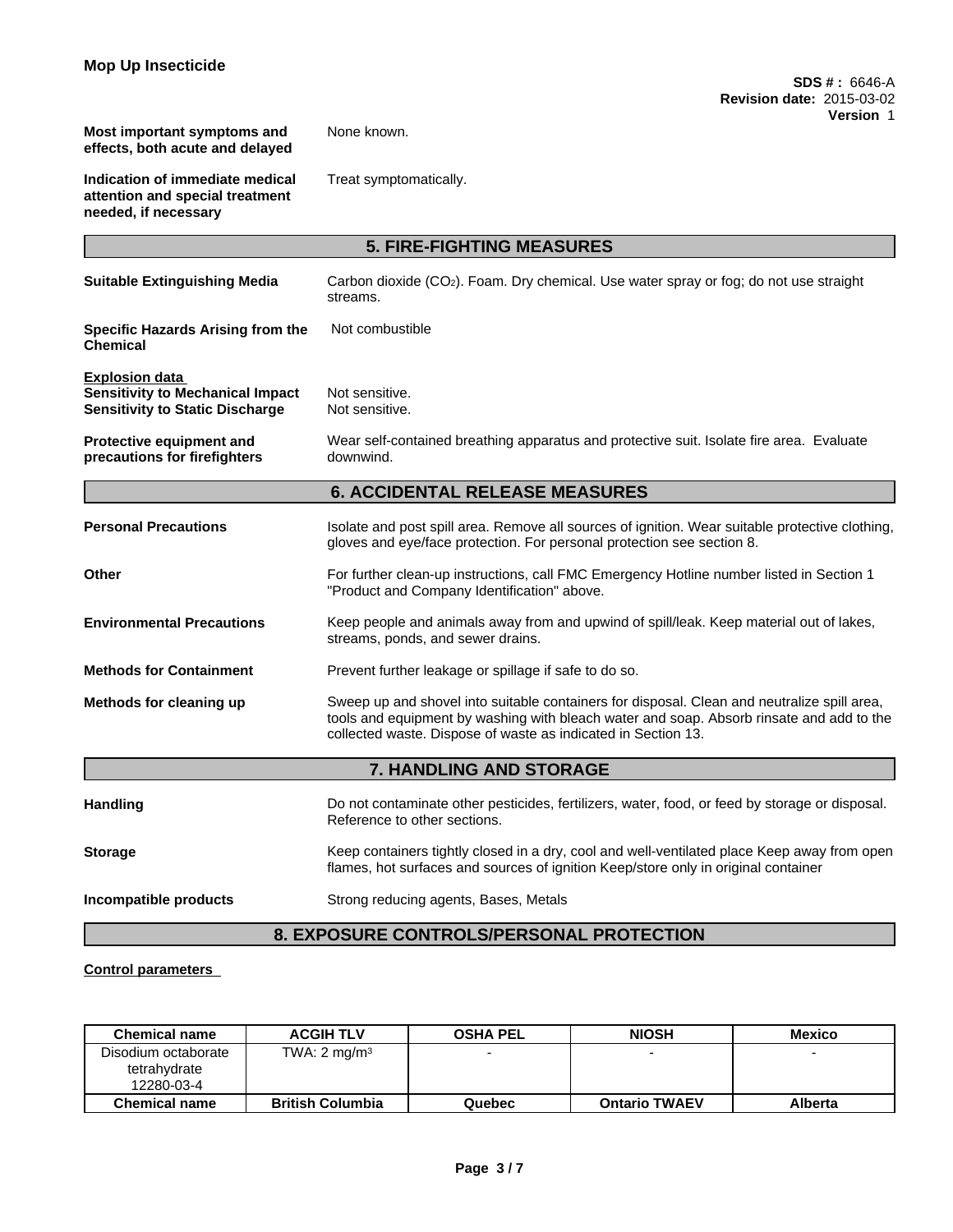|                     |                         |  | ---------- |
|---------------------|-------------------------|--|------------|
| Disodium octaborate | TWA: $2 \text{ mg/m}^3$ |  |            |
| tetrahydrate        |                         |  |            |
| 12280-03-4          |                         |  |            |

#### **Appropriate engineering controls**

**Engineering measures** Apply technical measures to comply with the occupational exposure limits. When working in confined spaces (tanks, containers, etc.), ensure that there is a supply of air suitable for breathing and wear the recommended equipment.

#### **Individual protection measures, such as personal protective equipment**

| <b>Eye/Face Protection</b>      | For dust, splash, mist or spray exposure, wear chemical protective goggles.                                                                                                                                                                                                                                                |
|---------------------------------|----------------------------------------------------------------------------------------------------------------------------------------------------------------------------------------------------------------------------------------------------------------------------------------------------------------------------|
| <b>Skin and Body Protection</b> | Wear long-sleeved shirt, long pants, socks, and shoes.                                                                                                                                                                                                                                                                     |
| <b>Hand Protection</b>          | Protective gloves                                                                                                                                                                                                                                                                                                          |
| <b>Respiratory Protection</b>   | For dust, splash, mist or spray exposures wear a filtering mask.                                                                                                                                                                                                                                                           |
| <b>Hygiene measures</b>         | Clean water should be available for washing in case of eye or skin contamination. Wash<br>skin prior to eating, drinking, chewing gum or using tobacco. Shower or bathe at the end of<br>working. Remove and wash contaminated clothing before re-use. Launder work clothing<br>separately from regular household laundry. |
| <b>General information</b>      | If the product is used in mixtures, it is recommended that you contact the appropriate<br>protective equipment suppliers These recommendations apply to the product as supplied                                                                                                                                            |

# **9. PHYSICAL AND CHEMICAL PROPERTIES**

#### **Information on basic physical and chemical properties**

| Appearance                          | Powder, White            |
|-------------------------------------|--------------------------|
| <b>Physical State</b>               | Dry powder<br>White      |
| Color                               |                          |
| Odor                                | odorless                 |
| <b>Odor threshold</b>               | No information available |
| рH                                  | No information available |
| <b>Melting point/freezing point</b> | 171 °C                   |
| <b>Boiling Point/Range</b>          | No information available |
| <b>Flash point</b>                  | Not applicable           |
| <b>Evaporation Rate</b>             | No information available |
| Flammability (solid, gas)           | No information available |
| <b>Flammability Limit in Air</b>    |                          |
| <b>Upper flammability limit:</b>    | No information available |
| Lower flammability limit:           | No information available |
| Vapor pressure                      | No information available |
| Vapor density                       | No information available |
| <b>Density</b>                      | No information available |
| <b>Specific gravity</b>             | No information available |
| <b>Water solubility</b>             | partly soluble           |
| Solubility in other solvents        | No information available |
| <b>Partition coefficient</b>        | No information available |
| <b>Autoignition temperature</b>     | No information available |
| <b>Decomposition temperature</b>    | No information available |
| <b>Viscosity, kinematic</b>         | No information available |
| <b>Viscosity, dynamic</b>           | No information available |
| <b>Explosive properties</b>         | No information available |
| <b>Oxidizing properties</b>         | No information available |
| <b>Molecular weight</b>             | No information available |
| <b>Bulk density</b>                 | No information available |
|                                     |                          |

# **10. STABILITY AND REACTIVITY**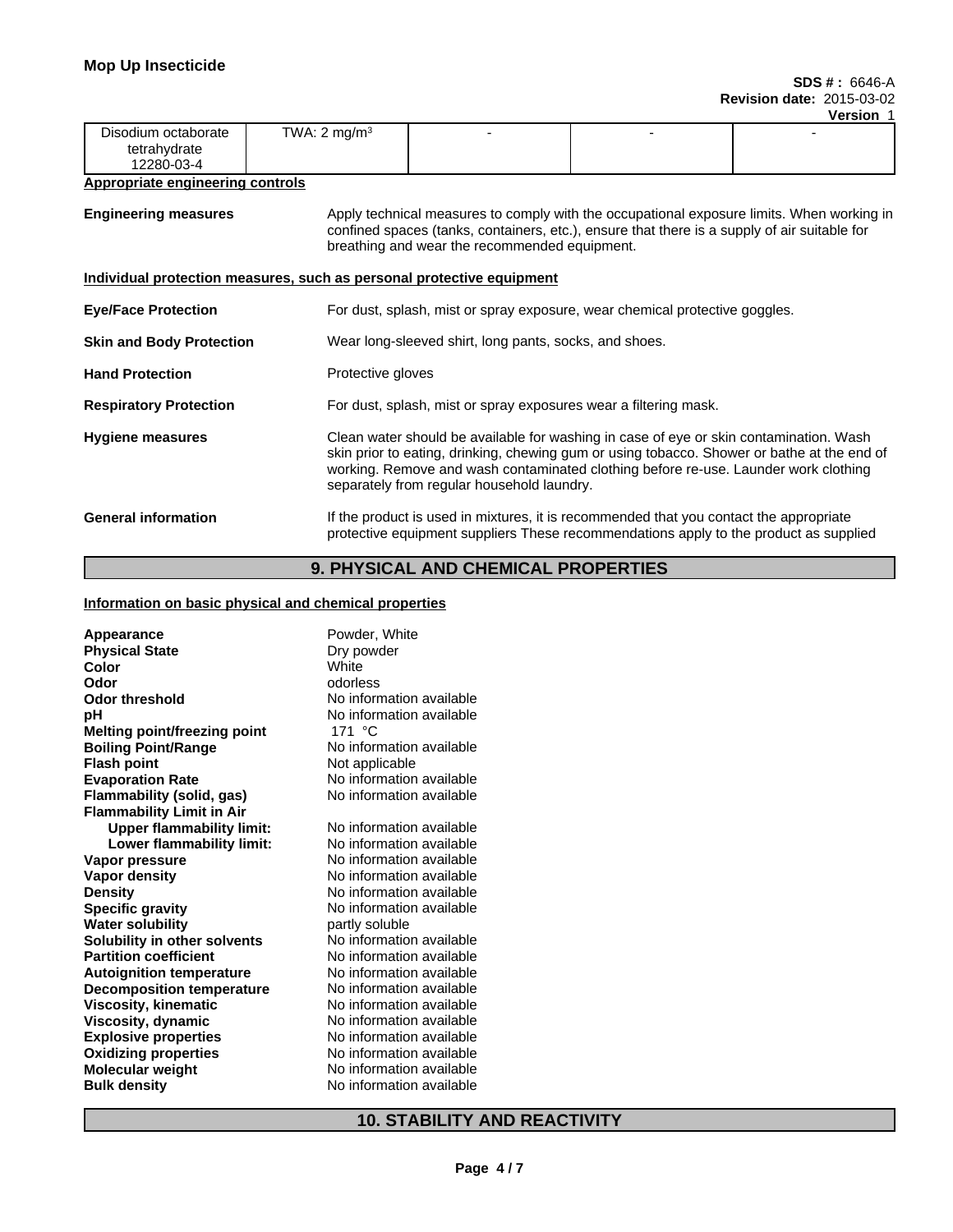| <b>Reactivity</b>          | Not applicable                                                                                                                                                           |
|----------------------------|--------------------------------------------------------------------------------------------------------------------------------------------------------------------------|
| <b>Chemical Stability</b>  | Stable under recommended storage conditions.                                                                                                                             |
|                            | Possibility of Hazardous Reactions Reacts with strong reducing agents forming flammable hydrogen gas. Reacts as a weak<br>acid which may cause corrosion of base metals. |
| Hazardous polymerization   | Hazardous polymerization does not occur.                                                                                                                                 |
| <b>Conditions to avoid</b> | Heat, flames and sparks                                                                                                                                                  |
| Incompatible materials     | Strong reducing agents, Bases, Metals.                                                                                                                                   |

**Hazardous Decomposition Products** None known based on information supplied.

# **11. TOXICOLOGICAL INFORMATION**

| <b>Product Information</b>        |                                                         |
|-----------------------------------|---------------------------------------------------------|
| LD50 Oral                         | 3160 mg/kg (rat) Boric acid                             |
| <b>LD50 Dermal</b>                | > 2000 mg/kg (rat) Boric acid                           |
| <b>LC50 Inhalation</b>            | $> 2.03$ mg/L (4-hr) (rat) Boric acid                   |
| Serious eye damage/eye irritation | May cause slight irritation.                            |
| <b>Skin corrosion/irritation</b>  | May cause slight irritation.                            |
| <b>Sensitization</b>              | Not expected to be sensitizing based on the components. |

#### **Information on toxicological effects**

| <b>Symptoms</b>                 | Large amounts of boric acid absorbed into the blood stream from ingestion or skin<br>absorption through damaged skin may cause effects to the central nervous sytem including<br>dizziness, depression, vomiting, nausea or diarrhea. |  |  |  |
|---------------------------------|---------------------------------------------------------------------------------------------------------------------------------------------------------------------------------------------------------------------------------------|--|--|--|
|                                 | Delayed and immediate effects as well as chronic effects from short and long-term exposure                                                                                                                                            |  |  |  |
| <b>Chronic toxicity</b>         | Contains a known or suspected reproductive toxin.                                                                                                                                                                                     |  |  |  |
| <b>Mutagenicity</b>             | No information available                                                                                                                                                                                                              |  |  |  |
| Carcinogenicity                 | Boric acid: No evidence of carcinogenicity from animal studies.                                                                                                                                                                       |  |  |  |
| <b>Reproductive toxicity</b>    | Boric acid: Animal studies have shown that ingestion of large amounts of Borates over<br>prolonged periods of time cause a decrease in sperm production and testicle size in males.                                                   |  |  |  |
| <b>Developmental toxicity</b>   | Boric acid: Animal studies have shown that ingestion of large amounts of Borates produced<br>developmental effects in fetuses of pregnant animals.                                                                                    |  |  |  |
| <b>STOT - single exposure</b>   | Not classified.                                                                                                                                                                                                                       |  |  |  |
| <b>STOT - repeated exposure</b> | Not classified.                                                                                                                                                                                                                       |  |  |  |
| Target organ effects            | Central Nervous System (CNS), Gastrointestinal tract (GI), Reproductive System.                                                                                                                                                       |  |  |  |
| <b>Aspiration hazard</b>        | No information available.                                                                                                                                                                                                             |  |  |  |

# **12. ECOLOGICAL INFORMATION**

## **Ecotoxicity**

96.04% of the mixture consists of components(s) of unknown hazards to the aquatic environment

| Persistence and degradability | No information available. |
|-------------------------------|---------------------------|
| <b>Bioaccumulation</b>        | No information available. |

# **13. DISPOSAL CONSIDERATIONS**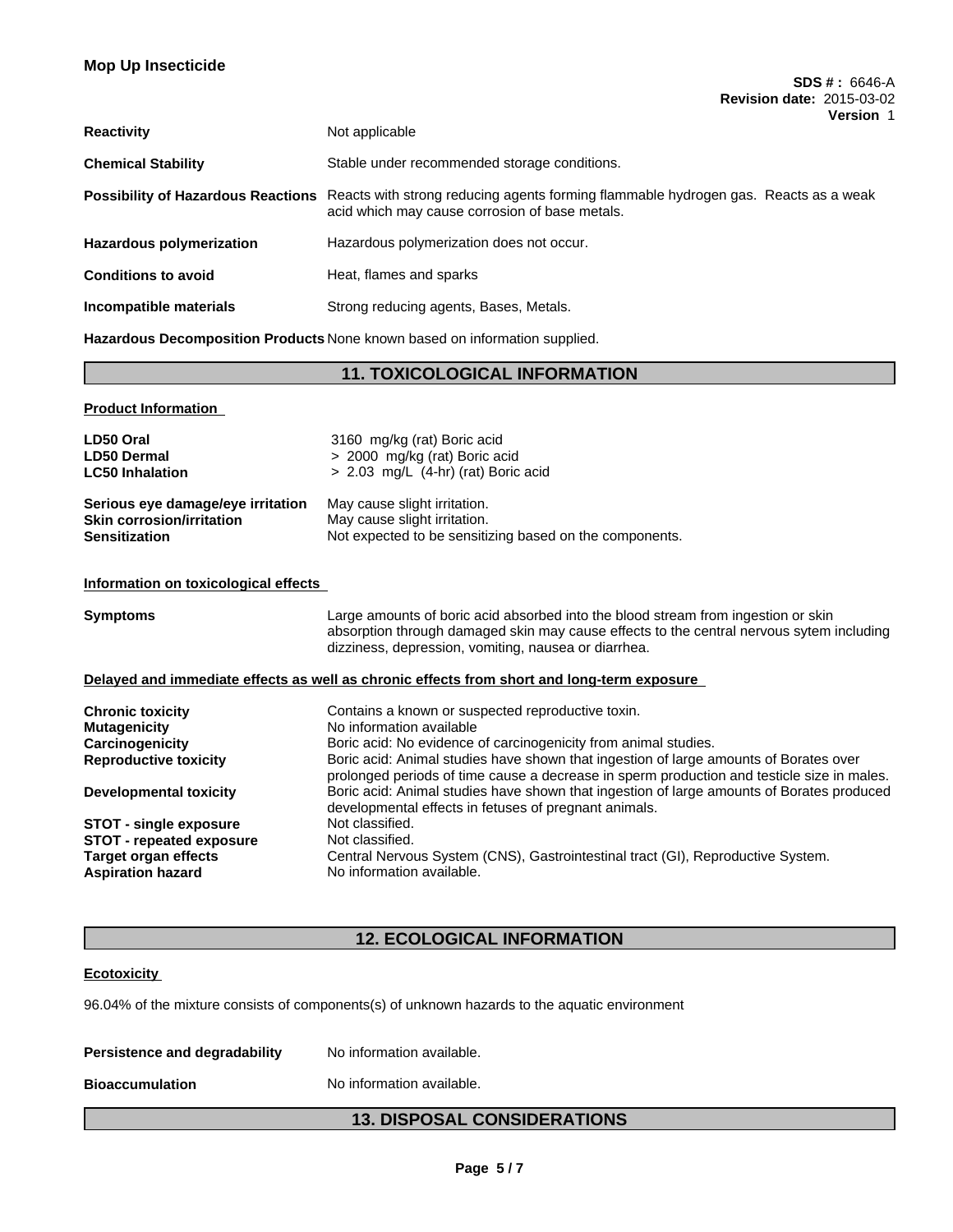| <b>Mop Up Insecticide</b>     | $SDS # : 6646-A$<br><b>Revision date: 2015-03-02</b><br>Version 1                                                                                                                                                          |  |
|-------------------------------|----------------------------------------------------------------------------------------------------------------------------------------------------------------------------------------------------------------------------|--|
| Waste disposal methods        | Improper disposal of excess pesticide, spray mixture, or rinsate is prohibited. If these<br>wastes cannot be disposed of by use according to label instructions, contact appropriate<br>disposal authorities for guidance. |  |
| <b>Contaminated Packaging</b> | Containers must be disposed of in accordance with local, state and federal regulations.<br>Refer to the product label for container disposal instructions.                                                                 |  |
|                               | <b>14. TRANSPORT INFORMATION</b>                                                                                                                                                                                           |  |

**DOT This material is not a hazardous material as defined by U.S. Department of Transportation** at 49 CFR Parts 100 through 185.

**TDG** Not regulated **ICAO/IATA** Not regulated **IMDG/IMO** Not regulated

# **15. REGULATORY INFORMATION**

# **U.S. Federal Regulations**

## **SARA 313**

Section 313 of Title III of the Superfund Amendments and Reauthorization Act of 1986 (SARA). This product does not contain any chemicals which are subject to the reporting requirements of the Act and Title 40 of the Code of Federal Regulations, Part 372

### **SARA 311/312 Hazard Categories**

| Acute health hazard               | No. |  |
|-----------------------------------|-----|--|
| <b>Chronic health hazard</b>      | Yes |  |
| Fire hazard                       | N٥  |  |
| Sudden release of pressure hazard | No. |  |
| <b>Reactive Hazard</b>            | N٥  |  |

#### **Clean Water Act**

This product does not contain any substances regulated as pollutants pursuant to the Clean Water Act (40 CFR 122.21 and 40 CFR 122.42)

# **CERCLA**

This material, as supplied, does not contain any substances regulated as hazardous substances under the Comprehensive Environmental Response Compensation and Liability Act (CERCLA) (40 CFR 302) or the Superfund Amendments and Reauthorization Act (SARA) (40 CFR 355). There may be specific reporting requirements at the local, regional, or state level pertaining to releases of this material

#### *FIFRA Information*

*This chemical is a pesticide product registered by the Environmental Protection Agency and is subject to certain labeling requirements under federal pesticide law. These requirements differ from the classification criteria and hazard information required for safety data sheets, and for workplace labels of non-pesticide chemicals. Following is the hazard information as required on the pesticide label:*

*CAUTION Harmful if swallowed, inhaled or absorbed through skin.*

# **US State Regulations**

## **California Proposition 65**

This product does not contain any Proposition 65 chemicals.

## **U.S. State Right-to-Know Regulations**

This product does not contain any substances regulated by state right-to-know regulations